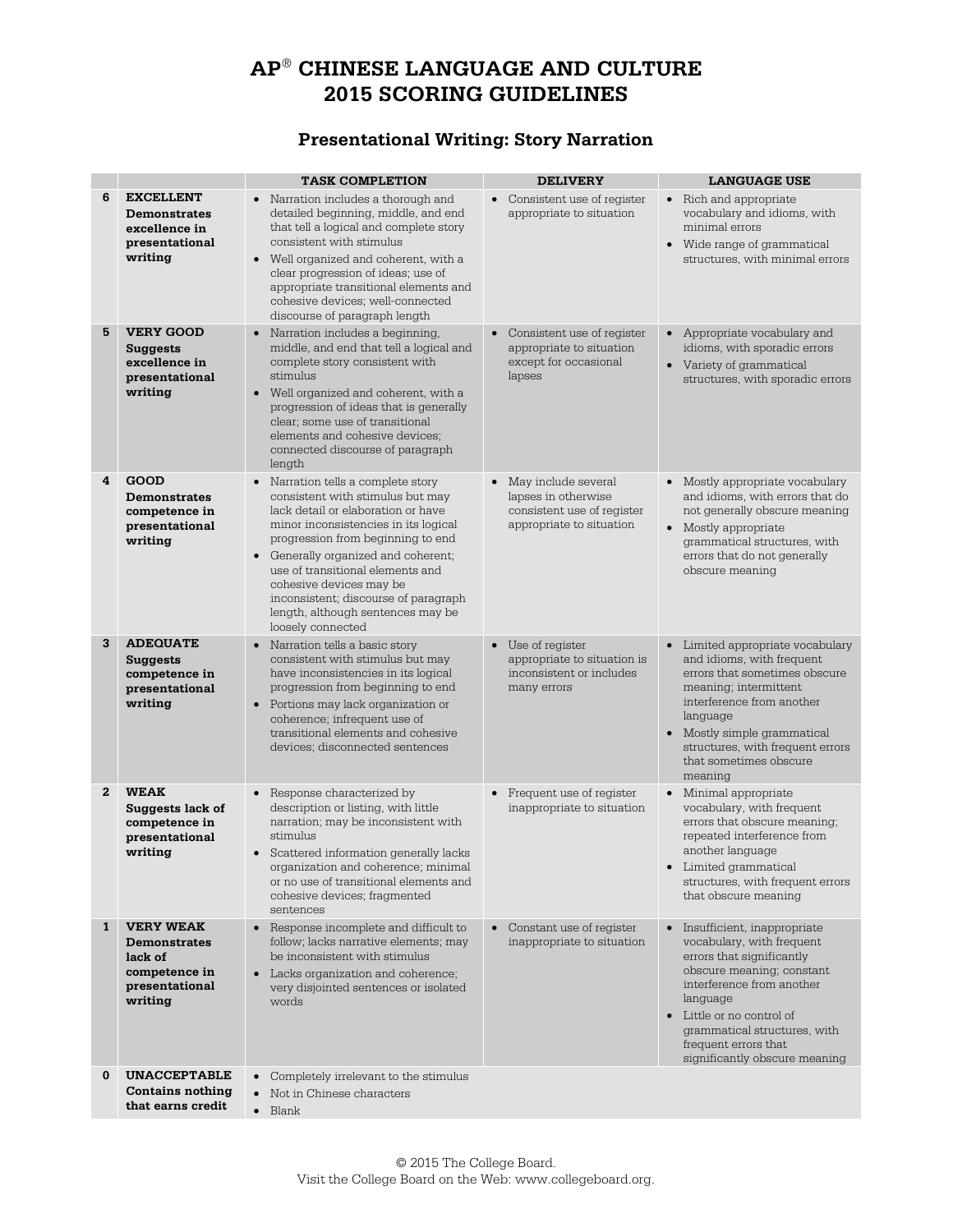**Story Narration Sample: A**

今天是二月十四日,情人节.小兰与黑黑今天约了在公园见.小兰买了情人节的气球送给黑黑,而黑黑买了 红色的玫瑰花送给小兰.他们交换礼物的时候,风一吹就把小兰要送给黑黑的气球吹走了.气球往大树的方 向被吹走,他们俩也一起往气球的方向追了去.因为气球在树上,所以黑黑没帮法,只好爬到树上把气球抓 住,递给了小兰.小兰看到了黑黑的帅气样子认为自己果然没找错人.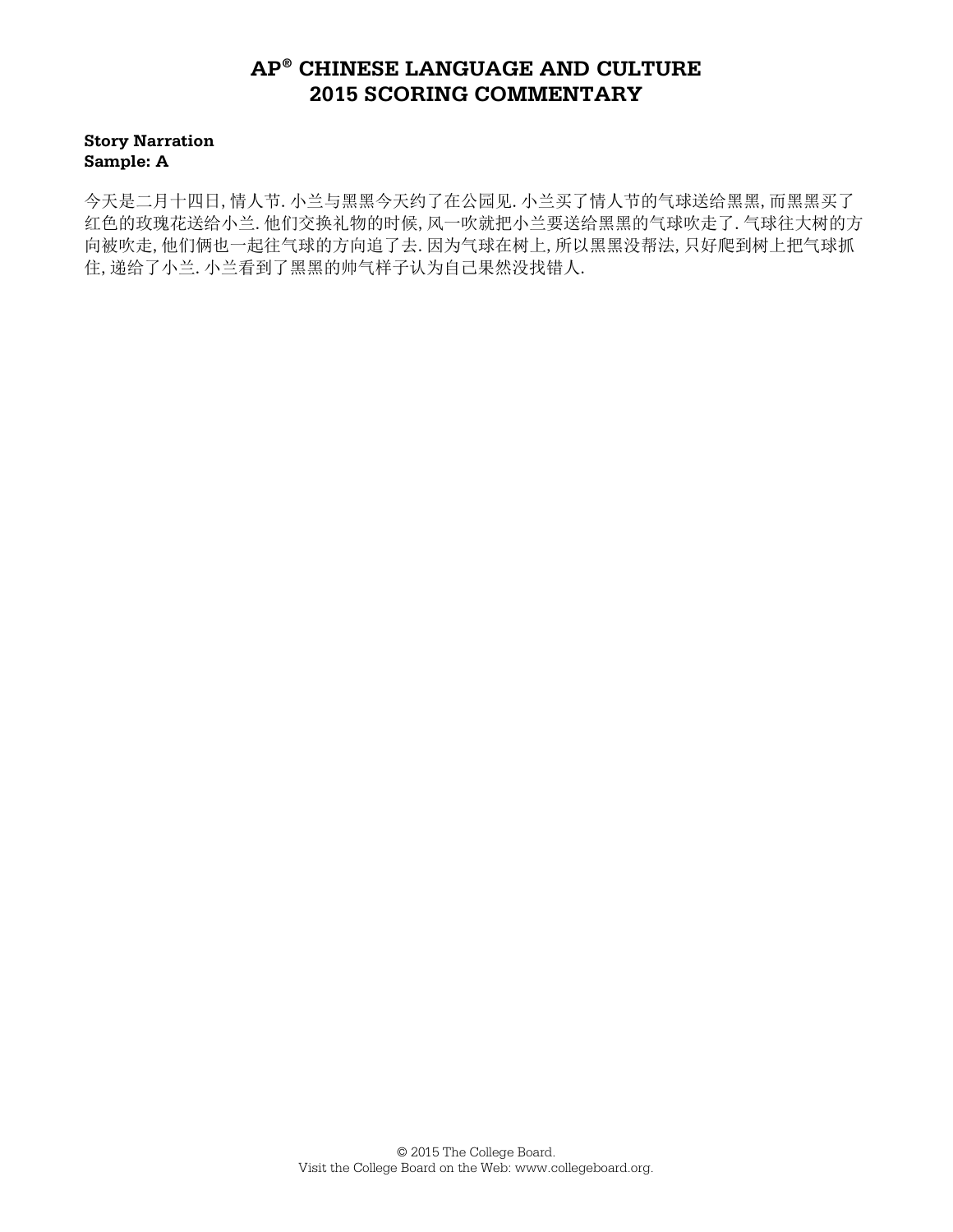**Story Narration Sample: B**

我跟我的努朋友在公園.我帶一把紅花給我的她.她帶一個紅持求.我剛快看那個持持求.那個持求飛了很 遠.我們走到哪裏.我爬那個數那持求.我給我的努朋友拿個持求.她很高興.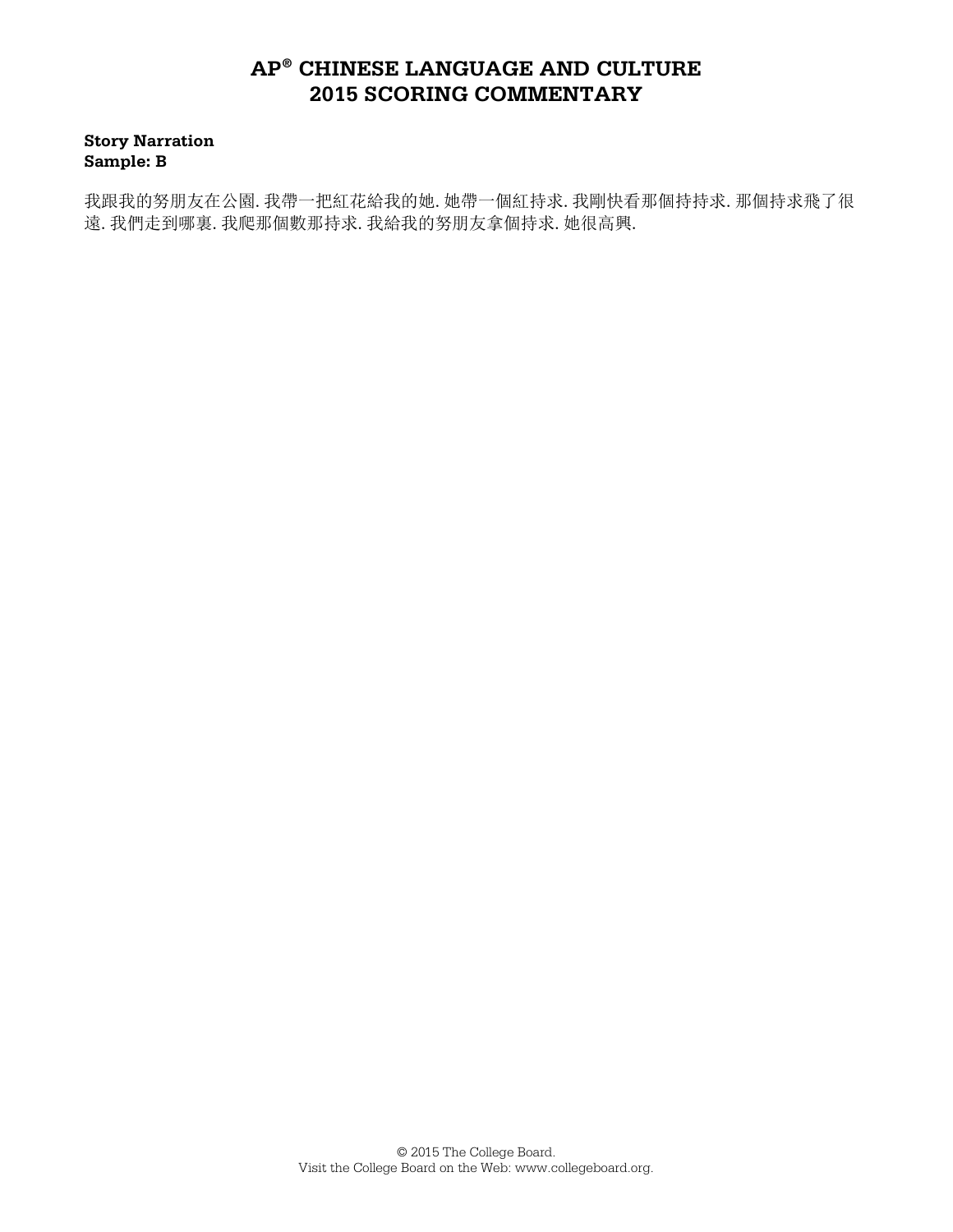**Story Narration Sample: C**

有天和云云坐在河伴,我去买了鲜花.但是,有个东西空 zuo